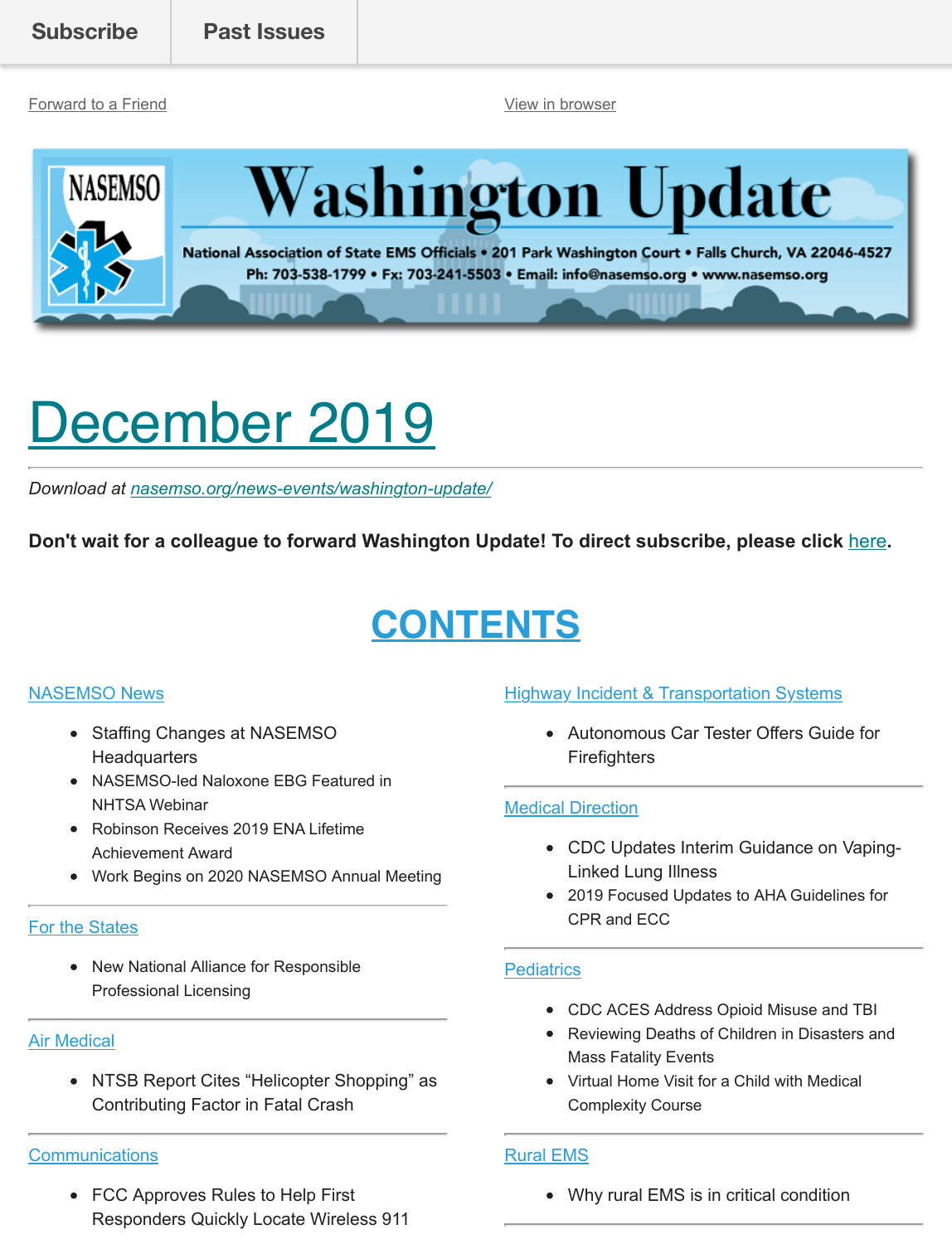Callers

- FCC Considers 988 as National Suicide and Mental Health Crisis Hotline
- FCC Highlights State Participation in Emergency Communications Committees
- FCC Committee Issues Report on Multilingual Emergency Alerts

#### [Data](#page-4-0)

- CMS Announces Ground Ambulance Data Collection Program
- NHTSA Releases Two Documents Explaining FARS Data
- AHRQ Compendium of Health Systems Updated
- Monthly NEMSIS Public Trainings

#### **[Health & Medical Preparedness](#page-5-0)**

- FEMA Announces Release of Community Lifelines Toolkit 2.0
- Free EMAC Webinar: Legal Considerations in 90 **Minutes**
- FEMA Releases 2019 National Preparedness Report

#### [Federal Partners](#page-8-1)

- USFA Study Provides Recommendations to Help Assaulted First Responders During Legal Prosecutions
- Failure to Encrypt Mobile Devices Leads to \$3 Million HIPAA Settlement
- FCC Outlines Regulatory Barriers and Incentives to Telemedicine
- Call for Proposals for the BJA's Comprehensive Opioid Abuse Program's National Forum

#### [Industry News](#page-10-0)

- House Passes Workplace Violence Bill Despite Veto Threat
- NREMT to Sunset Spinal Immobilization Skill Station for AEMT Exam
- NFPA Fire Research Foundation Report Discusses Potential CE Model for Fire Service
- First Responders Struggle with PTSD

#### **[Upcoming Events](#page-11-0)**

#### [Contact NASEMSO](#page-14-0)

[Return to top ^](#page-0-0)

#### <span id="page-1-0"></span>NASEMSO NEWS

#### **Staffing Changes Announced at NASEMSO Headquarters**

NASEMSO welcomes Hilary Bikowski to the headquarters staff in Falls Church, VA. Hilary replaces Zoe Renfro who has accepted a position with a firm closer to her home in Baltimore, MD. Hilary has broad association and management experience and most recently served as the interim executive director for the Society of Cardiovascular Computed Tomography. As NASEMSO's Project Coordinator, she will be assisting with several components within NASEMSO, including corporate s[ponsorships, Washington](mailto:hbikowski@nasemso.org) Update, various meetings, and grant proposal support. You can reach Hilary at hbikowski@nasemso.org and 703-533-0251 ext. 1708. Welcome to NASEMSO, Hilary!!

#### **NASEMSO-led Naloxone EBG Featured in NHTSA Webinar**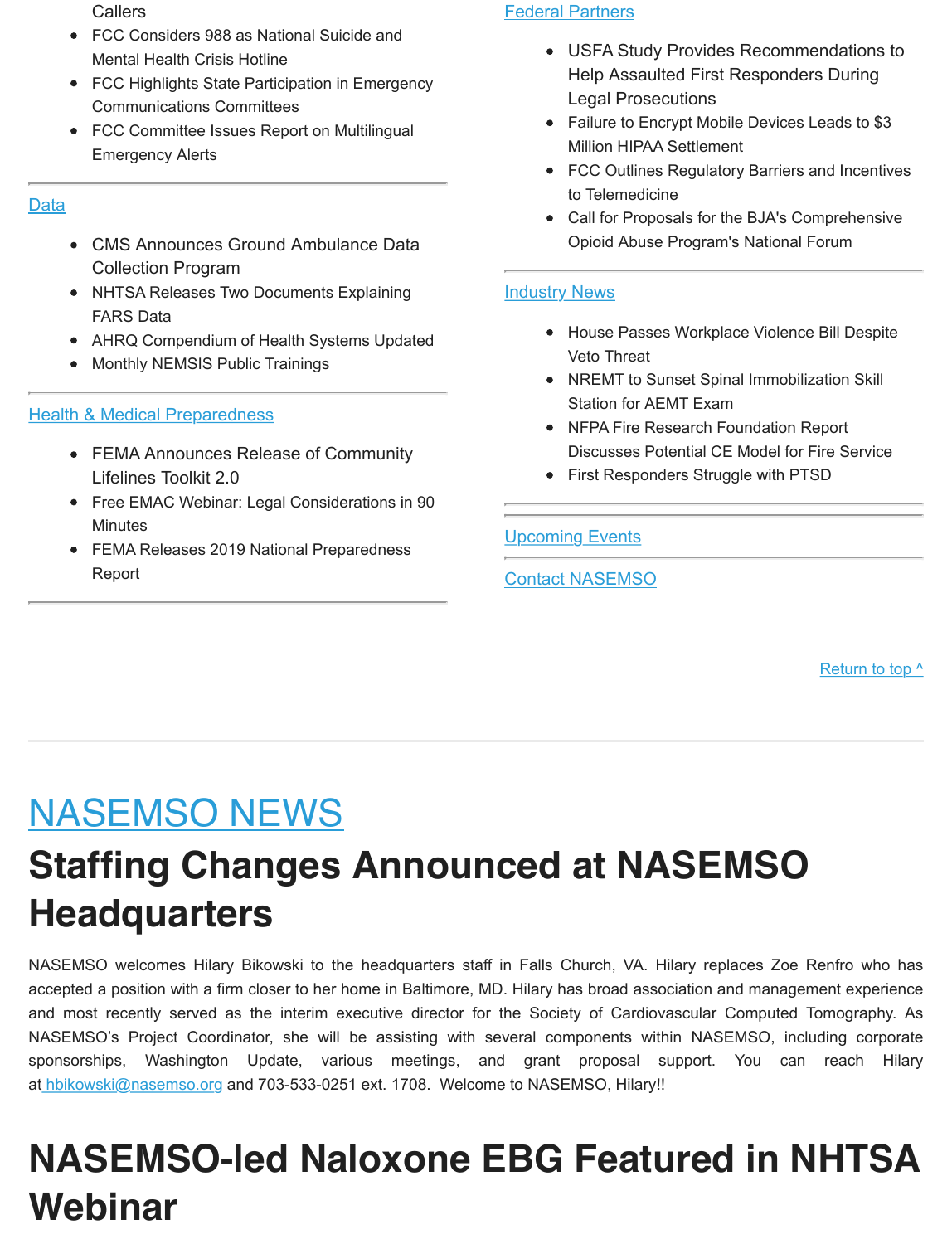Earlier this year, several EMS organizati[ons led by Dr. Kenneth Williams, immediate past chairman of NASEMSO](https://www.tandfonline.com/doi/full/10.1080/10903127.2019.1597955)'s Medical Directors Council collaborated to publish evidence-based guidelines (EBG) for the EMS administration of naloxone, adding to the growing number of EBGs available to help EMS clinicians provide care based on the latest research and best practices endorsed by experts in the field. In a recent EMS Focus webinar hosted by the NHTSA Office of EMS, Dr. Williams was a distinguished panelist that discussed:

- How the naloxone EBG was developed, including what research was considered and why
- Suggestions for how to incorporate the naloxone EBG and others into protocols and practice at the state and local levels
- What moving toward an evidence-based practice means for the EMS profession and what you can do to support that effort

The session was recorded and will soon become available [here.](https://www.ems.gov/ems-focus.html)

# **Robinson Receives 2019 ENA Lifetime Achievement Award**

During their recent annual meeting in Austin, TX, the Emergency Nurses Association (ENA) presented NASEMSO's Strategic Partnerships Director, Kathy Robinson, with one of its highest honors, the ENA Lifetime Achievement Award. This award honors a nurse whose career achievements reflect dedicated service, accomplishments and/or contributions to emergency nursing that have value to emergency nursing beyond the recipient's lifetime. In presenting the award, ENA National President Dr. Patricia Howard noted, "Her exceptional track record of accomplishments has impacted emergency nursing through her progressive leadership, inspiration, vision, clinical and operational expertise, and her willingness to step forward on behalf of ENA – when others may not. With over 40 publications t[o her name, she has sh](https://nasemso.org/wp-content/uploads/2019-06-Resolution-Kathy-Robinson.pdf)aped local, national and international policy." In anticipation of the award, Robinson was honored with a NASEMSO Resolution at its own 2019 Annual Meeting in Salt Lake City.

# **Work Begins on 2020 NASEMSO Annual Meeting**

The NASEMSO Program Committee has posted the preliminary meeting schedule to assist members and partners with initiating plans to attend the 2020 Annual Meeting, June 15-18, 2020 at the Silver Legacy Resort in Reno, NV. The 2020 sponsorship b[rochu](https://nasemso.org/wp-content/uploads/Schedule-at-A-Glance-NASEMSO-Annual-Meeting-2020.pdf)re is currently undergoing revision and should be available very soon! View the tentative 2020 meeting schedule now here for more information.

[Return to top ^](#page-0-0)

# <span id="page-2-0"></span>FOR THE STATES

# **New National Alliance for Responsible Professional Licensing**

The Alliance for Responsible Professional Licensing (ARPL) promotes a responsible, balanced approach to professional licensing. They aim to educate policymakers and the public on the importance of high standards, rigorous education, and extensive experience within highly complex, technical professions that are relied upon to protect public safety and enhance public trust. The Alliance advocates for licensing practices within professions that deliver uniform qualifications, standards,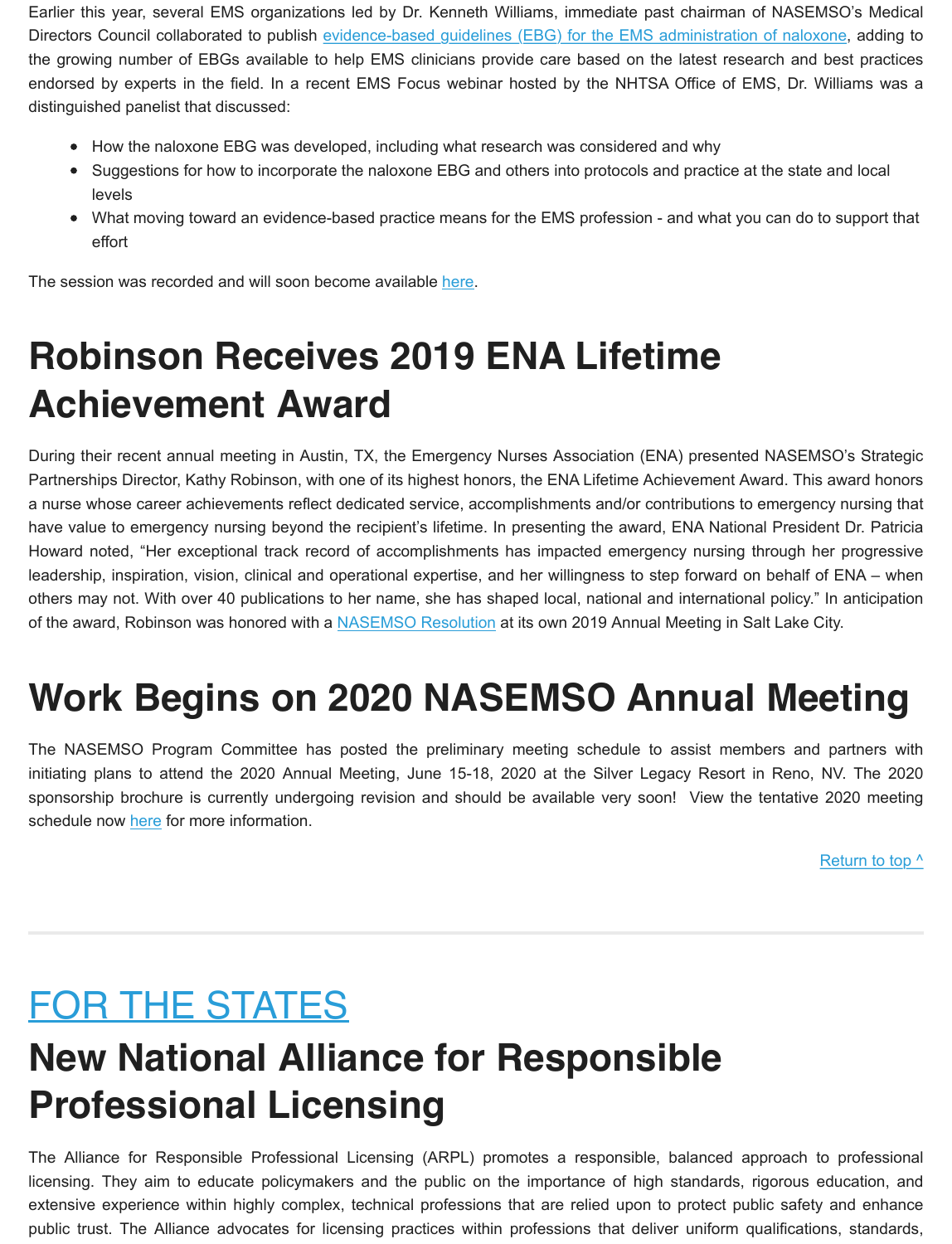safety, and consi[stenc](http://www.responsiblelicensing.org/about-us/)y, while also providing individuals with a clear career path and fair opportunities to pursue and maintain that career. Click here to learn more.

#### <span id="page-3-0"></span>AIR MEDICAL

### **NTSB Report Cites "Helicopter Shopping" as Contributing Factor in Fatal Crash**

On November 19, 2019, the National Transportation Safety Board (NTSB) posted the results of its Factual Report into an air ambulance crash that killed three crew members in Zaleski, OH earlier this year. According to the report, "Visual meteorological conditions existed at the departure location, and company flight following procedures were in [effect](https://dms.ntsb.gov/pubdmss/search/)." Two other companies had turned down the run. To read more and access all documents related to the incident, go here with the NTSB Accident ID [CEN](https://nasemso.org/wp-content/uploads/State-Model-Rules-for-the-Regulation-of-Air-Medical-Services-21Sept2016.pdf)19FA072. NASEMSO's State Model Rules for the Regulation of Air Medical Services are also available to assist states here.

[Return to top](#page-0-0) 

#### <span id="page-3-1"></span>COMMUNICATIONS

#### **FCC Approves Rules to Help First Responders Quickly Locate Wireless 911 Callers**

On November 22, 2019, the Federal Communications Commission adopted rules that will help first responders locate people who call 911 from wireless phones in multi-story buildings. The rules will help emergency responders determine the floor level of a 911 caller, which will reduce emergency response times and ultimately save lives. Given the likelihood that vertical location technology will continue to improve, the Commission is also seeking comment on establishing a long-term timeline for even more stringent vertical location accuracy, including ultimately requiring wireless providers to deliver the caller's specific floor level. A broad cross-section of public safety organizations, including NASEMSO, supported the accuracy metric adopted, agreeing that it is technically feasible and will benefit public safety. Interested parties may file comm[ents](https://www.fcc.gov/document/fcc-helps-first-responders-quickly-locate-wireless-911-callers-0) and reply comments in response to the Fifth Report and Order and Fifth Further Notice of Proposed Rule-making available here.

### **FCC Considers 988 as National Suicide and Mental Health Crisis Hotline**

The National Suicide Hotline Improvement Act of 2018 tasked the FC, with examining and reporting on the technical feasibility of designating a shorter number—"a simple, easy-to-remember, 3-digit dialing code"—for a national suicide prevention and mental health crisis hotline. This designation will help increase the effectiveness of suicide prevention efforts, ease access to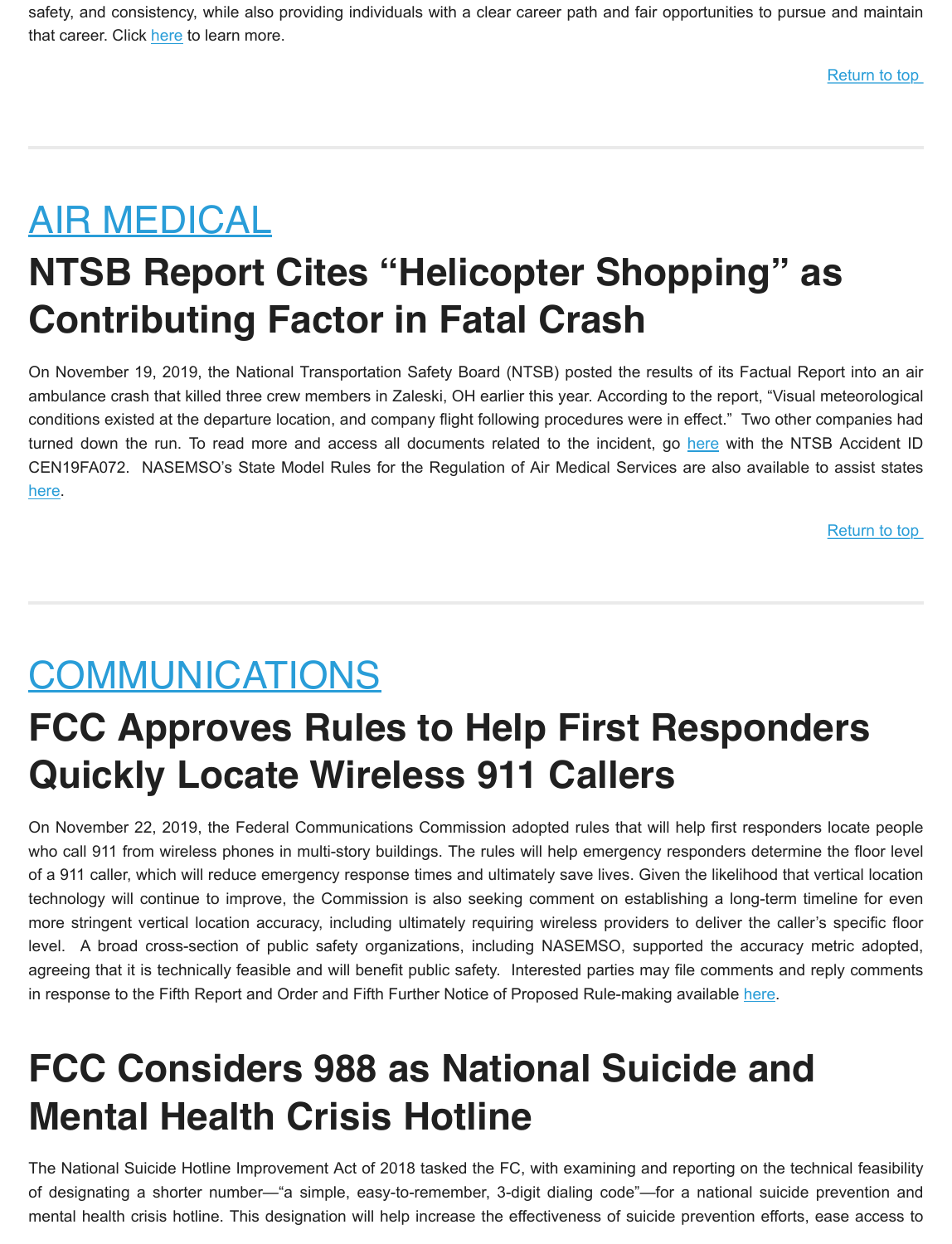crisis services, reduce the stigma surrounding suicide and mental health conditions, and ultimately save lives. The pub[lic dr](https://www.fcc.gov/document/proposing-988-suicide-prevention-hotline-number)aft, "Proposing 988 as the Suicide Prevention Hotline Number" with directions on how to provide comment, is now available here.

### **FCC Highlights State Participation in Emergency Communications Committees**

The Intergovernmental Advisory Committee (IAC) of the Federal Communications Commission (FCC) has issued Advisory Recommendation 2019-04 "In the Matter of the Emergency Alert System - State Participation in State Emergency Communications Committees." The IAC was been tasked with developing the best practices for communication between State, Local, Tribal, and Territorial Governments and State Emergency Communication Committees to ensure that Emergency Alerting System (EAS) procedures, including initiation and cancellation of actu[al ale](https://docs.fcc.gov/public/attachments/DOC-360696A2.pdf)rts and tests, are mutually understood, agreed upon, and documented in State EAS Plans. Read the full recommendation here.

# **FCC Committee Issues Report on Multilingual Emergency Alerts**

The FCC IAC issued a report on the delivery of multilingual emergency alerts to people who communicate in a language other than English or who have a limited understanding of the English language. The report also makes recommendations regarding how alert initiators can deliver alerts to people with disabilities, whi[ch the](https://docs.fcc.gov/public/attachments/DOC-360696A3.pdf) IAC determined presented similar challenges to the delivery of alerts to non-English speakers. The full report is available here.

Return to top  $\wedge$ 

#### <span id="page-4-0"></span>**DATA**

# **CMS Announces Ground Ambulance Data Collection Program**

Effective January 1, 2020 and continuing through 2024, ground ambulance providers and suppliers that have been selected to participate in the Medicare Ground Ambulance Data Collection System must collect information on cost, utilization, revenue, and other service characteristics in accordance with the Medicare Ground Ambulance Data Collection Instrument for a continuous 12-month period. The information collected will be used to evaluate the extent to which reported costs relate to payment rates under the Medicare Part B Ambulance Fee Schedule (AFS), as well as to collect information on the utilization of capital equipment and ambulance capacity, and the different types of ground ambulance services furnished in different geographic locations, including rural areas and low population density areas (super rural areas). Failure to sufficiently submit the required information will result in a 10 percent reduction to payments under the AFS for one year, unless a hardship exemption has been granted or an informal review has determined that an organization is not subject to the 10 [perce](https://www.cms.gov/Medicare/Medicare-Fee-for-Service-Payment/AmbulanceFeeSchedule/Ground-Ambulance-Services-Data-Collection-System)nt reduction to payments. For more information, including a list of ambulance services selected for participation in 2020, go here.

#### **NHTSA Releases Two Documents Explaining**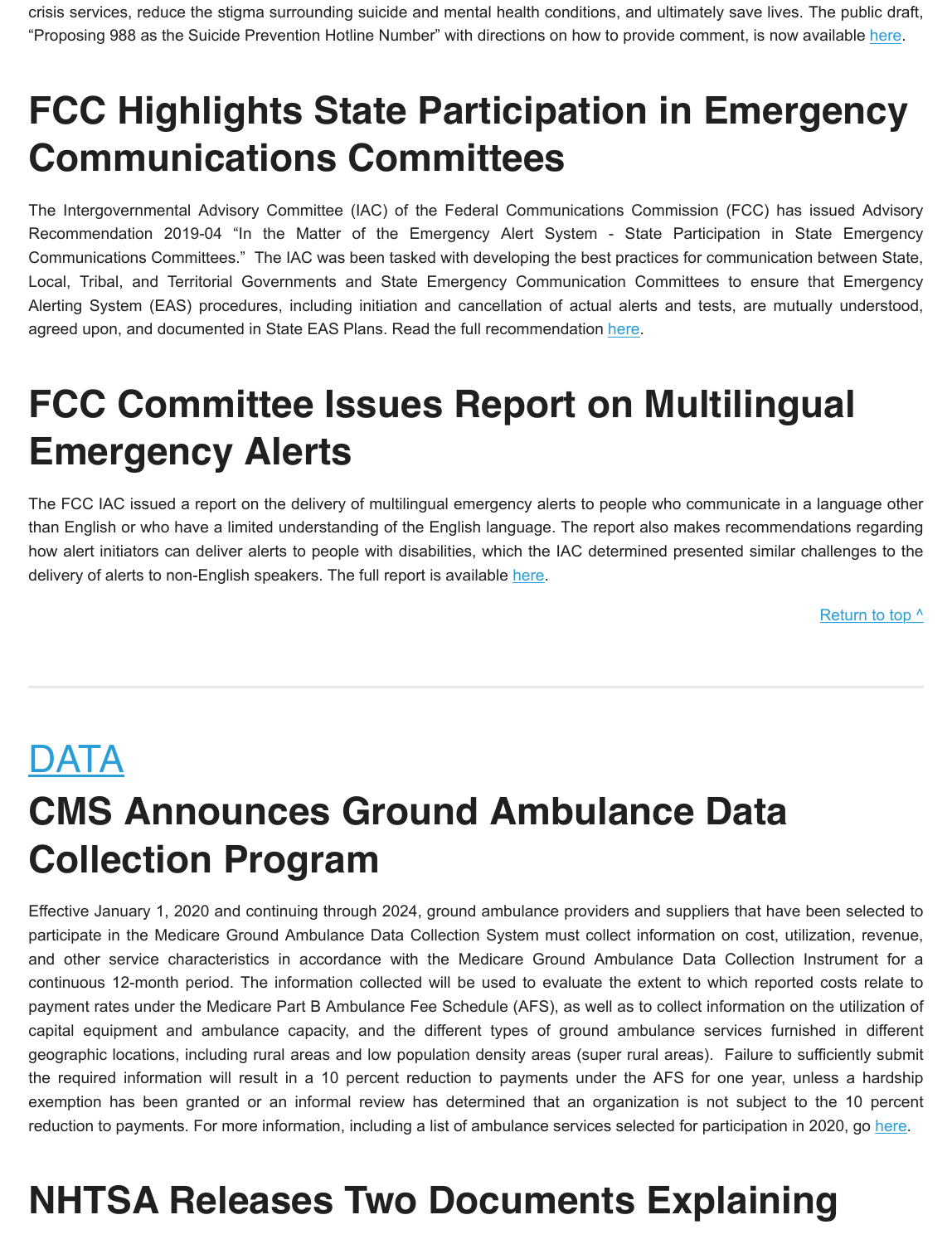# **FARS Data**

- 1. Historical coding practices of safety data are documented in the *[Fatality Analysis Reporting System \(FARS\)](https://crashstats.nhtsa.dot.gov/Api/Public/ViewPublication/812827)* from 1975 to 2018, a manual from NHTSA. This manual aims to enable the users to become familiar with the FARS data system. FARS is used to identify highway safety problem areas, provide a basis for regulatory and consumer information initiatives, and form the basis for cost and benefit analyses of highway safety initiatives.
- 2. Auxiliary safety data are presented in the *[Fatality Analysis Reporting System \(FARS\) Auxiliary Datasets Analytical](https://crashstats.nhtsa.dot.gov/Api/Public/ViewPublication/812829) User's Manual, 1982-2018*. This manual includes elements that make it easier to extract certain data classifications and topical areas.

### **AHRQ Compendium of Health Systems Updated**

Consolidation of health care providers into vertically integrated health systems is changing the landscape of health care delivery in the United States. The Agency for Healthcare Research and Quality (AHRQ) has updated and published a Compendium of U.S. Health Systems, composed of 637 U.S. health systems. This analysis describes th[e lan](https://www.ahrq.gov/chsp/data-resources/compendium.html)dscape of health systems in 2018 and reports variation by system size, ownership type, and geographic scope. Read more here.

# **Monthly NEMSIS Public Trainings**

NEMSIS Public Trainings are open to all data managers and EMS stakeholders that would like an introduction to or additional training on NEMSIS concepts and tools. These are designed to facilitate open dialogue – so feel free to ask questions!

Upcoming events (Find the flyer and connection information here):

- Jan. 7: Improving Agency Data Quality with N. Clay Mann
- Feb. 4: How to Assess ePCR Vendor Performance with Laurel Baeder
- Mar. 3: Writing Efficient Business Rules with Josh Legler
- Apr. 7: Overview of Tools Available to Promote NEMSIS v3.5.0 with Julianne Ehlers

All training events are from 10:00-11:00 AM (MT).

For more information, contact Julianne Ehlers at [julianne.ehlers@hsc.utah.edu](mailto:julianne.ehlers@hsc.utah.edu) or [nemsis@hsc.utah.edu](mailto:nemsis@hsc.utah.edu).

[Return to top ^](#page-0-0)

#### <span id="page-5-0"></span>HEALTH & MEDICAL PREPAREDNESS

#### **FEMA Announces Release of Community Lifelines Toolkit 2.0**

[On Oct. 30, 2019, the Federal Emergency Management Agency \(FEMA\) released the](https://www.fema.gov/media-library/assets/documents/117791) *National Response Framework, Fourth Edition*. Key updates to the NRF inclu[de the creation of a](https://www.fema.gov/lifelines) new Emergency Support Function 14 for cross-sector business and industry, and the formalization of the *Community Lifelines* within national-level response policy. To support the NRF release, FEMA updated the "Community Lifelines Implementation Toolkit." Learn more about lifelines and access the "Implementation of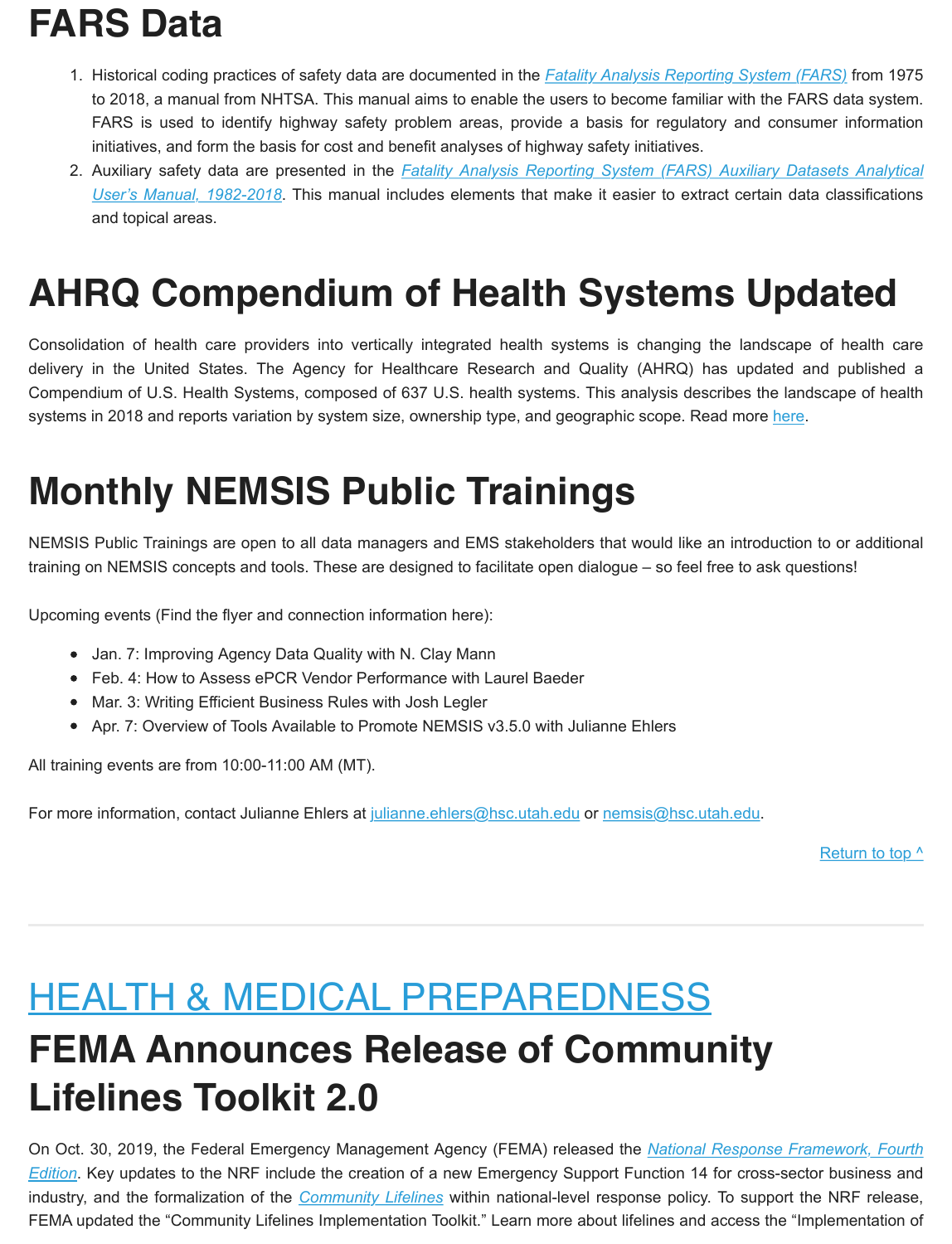# **Free EMAC Webinar: Legal Considerations in 90 Minutes**

The National Governors Association (NGA) is excited to announce the launch of a webinar series on Legal Preparedness for Public Health Emergencies. This four-part series is hosted in collaboration with the CDC and the American Bar Association and aims to provide a more in-depth look into the common legal challenges posed by public health emergencies. The webinars will feature subject-matter experts and spotlight states and localities' responses to public health emergencies. Of interest to NASEMSO members, the latest session features o[ur co](https://www.nga.org/webinars/hsps-webinars/emergency-management-assistance-compact/)lleague Angela Copple discussi[ng th](https://www.nga.org/wp-content/uploads/2019/10/20191017_CDC-NGA_Webinar-2-Slides.pdf)e Emergency Management Assistance Compact (EMAC). Access the free session here. To access the session slides, go here.

# **FEMA Releases 2019 National Preparedness Report**

FEMA has released the *2019 National Preparedness Report.* In it[s eigh](https://www.fema.gov/national-preparedness-report)th year, this report summarizes the nation's progress toward attaining becoming a more secure and resilient nation. Click here for more information and to read the report.

Return to top  $\wedge$ 

# <span id="page-6-0"></span>HIGHWAY INCIDENT & TRANSPORTATION **SYSTEMS**

### **Autonomous Car Tester Offers Guide for Firefighters**

Google spinoff Waymo is trying to educate emergency responders on how to deal with its autonomous vehicles. Waymo released a training video on YouTube Thursday geared toward guiding public safety officials responding to incidents involving their self-driving cars. The 14-minute instructional video advises how to put a car in manual mode and what precautions firefighters shoul[d tak](https://www.fireengineering.com/2019/11/23/481423/autonomous-car-tester-offers-guide-for-first-responders/#gref)e. The video was done in conjunction with Waymo engineers and suburban Phoenix police and firefighters. Click here to read more.

[Return to top ^](#page-0-0)

# <span id="page-6-1"></span>MEDICAL DIRECTION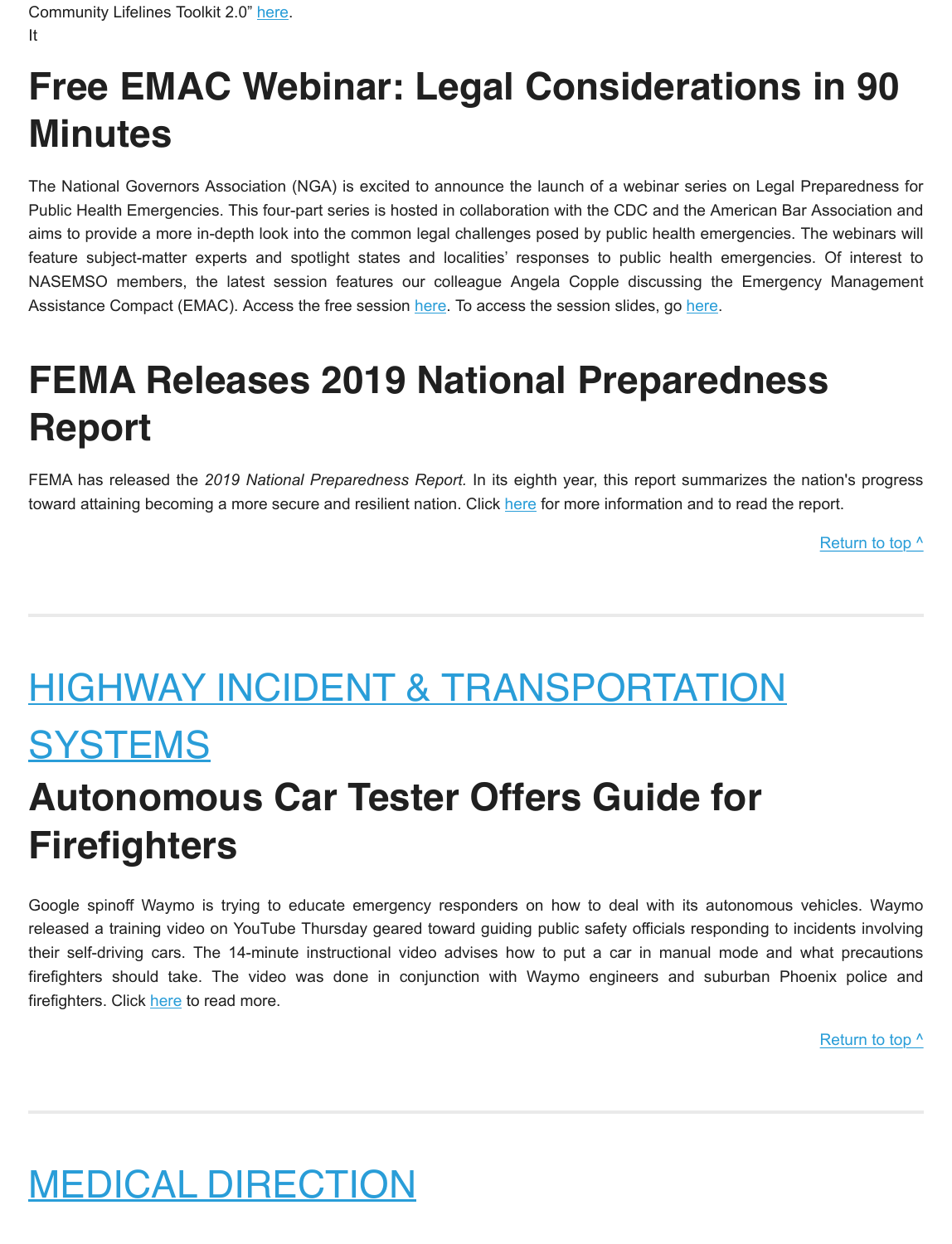# **CDC Updates Interim Guidance on Vaping-Linked Lung Illness**

In an article published in the Nov. 19 early-release issue of the U.S. Centers for Disease Control and Prevention *Morbidity and Mortality Weekly Report* and reported in the last issue of Washington Update, interim guidance has again been revised for health care professionals managing patients with suspected electronic cigarette, or vaping, product use-associated lung injury (EVALI). Another repor[t in th](https://www.cdc.gov/mmwr/volumes/68/wr/mm6846e2.htm?s_cid=mm6846e2_w)e same issue suggests that the characteristics of hospitalized and non-hospitalized EVALI patients are similar. Read more here.

### **2019 Focused Updates to AHA Guidelines for CPR and ECC**

The AHA, in cooperation with the International Liaison Committee on Resuscitation (ILCOR), is publishing the *2019 AHA Focused Updates on Systems of Care and Continuous Quality Improvement, Adult Advanced Cardiovascular Life Support, Pediatric Basic and Advanced Life Support, and Neonatal Resuscitation* (2019 Foc[used Updates\). To view t](https://eccguidelines.heart.org/circulation/cpr-ecc-guidelines/)he complete 2019 Focused Updates and the highlights of the 2019 Focused Updates, please visit the ECC Guidelines website. To view the 2019 International Consensu[s on Cardiopu](https://www.ahajournals.org/doi/10.1161/CIR.0000000000000734)lmonary Resuscitation and Emergency Cardiovascular Care Science With Treatment Recommendations, visit AHA Journals.

[Return to top ^](#page-0-0)

# <span id="page-7-0"></span>PEDIATRICS **CDC ACES Address Opioid Misuse and TBI**

In a new report from the CDC, the agency provides the first U.S. estimates of how much preventing Adverse Childhood Experiences (ACEs) and the associated trauma has the potential to reduce chronic diseases, risky health behavior, and socioecono[mic c](https://www.cdc.gov/vitalsigns/ACEs/)hallenges later in life. These findings examine the associations between ACEs and 14 negative outcomes. Read more here.

### **New Guidance Publication: Reviewing Deaths of Children in Disasters and Mass Fatality Events**

[The National Center for Fatality Review and Prevention \(NCFRP\) is p](https://www.ncfrp.org/wp-content/uploads/NCRPCD-Docs/Guidance_Deaths_of_Children_in_Disasters.pdf)leased to announce the publication of a new guidance, *Reviewing Deaths of Children in Disasters and Mass Fatality Events*. This guidance provides working definitions for fatality review professionals to help them understand disasters, the types of deaths attributable to disasters, best practices in reviewing disaster-related fatalities, the partners teams should engage, additional documentation that supports effective review in these types of cases, and community resources for disasters and community care.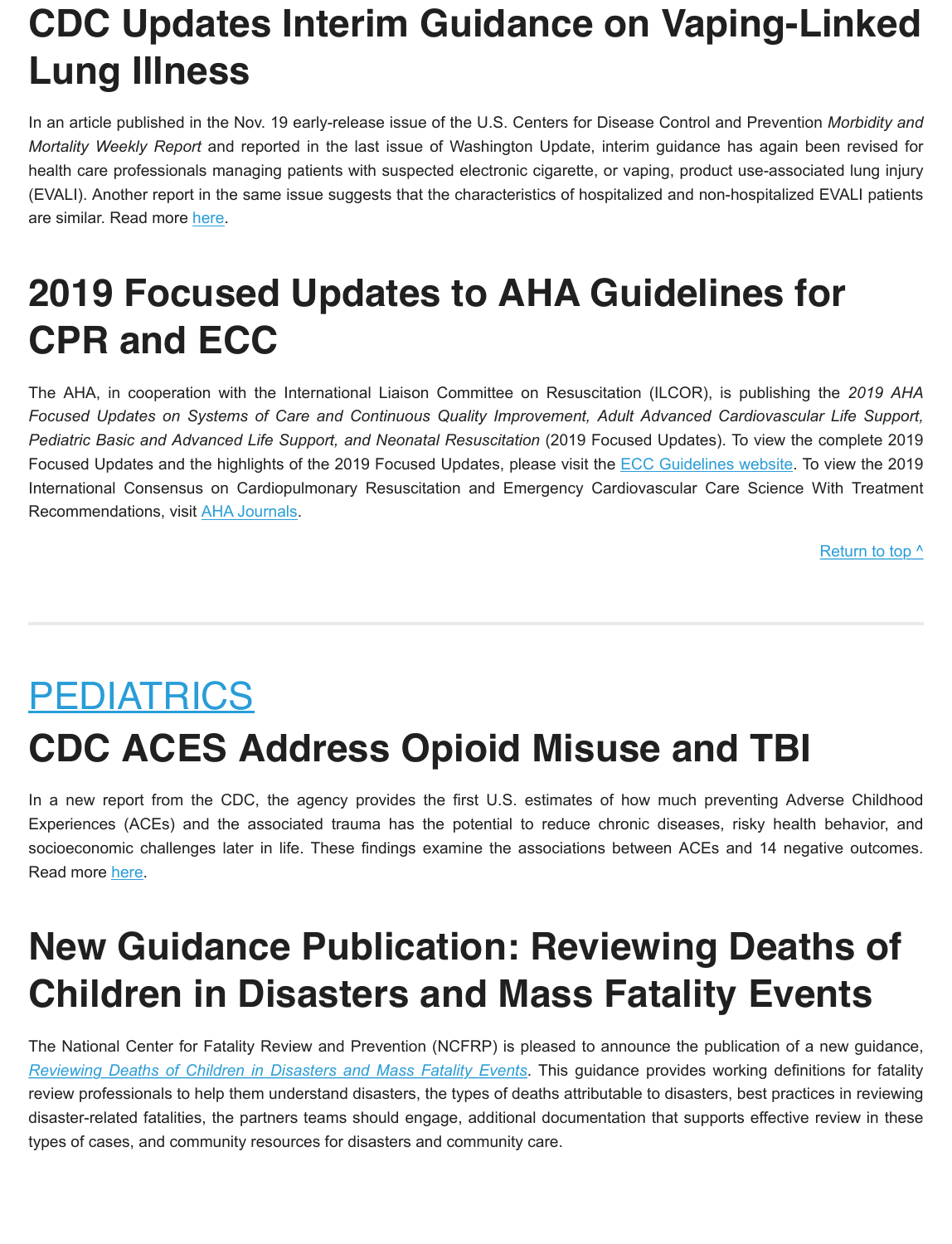### **Virtual Home Visit for a Child with Medical Complexity Course**

In this course, lLearners will be introduced to an approach to the care of a child with medical complexity in the home and community, with insights from a family's experience. Areas of focus in the module include accessibility of the home environment, medication safety, post-discharge considerations, care of medical technologies including feeding tubes and noninvasive ventilation, and opportunities for community particip[ation.](https://www.openpediatrics.org/course/virtual-home-visit-child-medical-complexity) Target audience includes healthcare providers and trainees involved in the care of children with medical complexity. Click here to access additional information about the course.

Return to top  $\wedge$ 

# <span id="page-8-0"></span>RURAL EMS **"Why rural EMS is in critical condition"**

According to the National Rural Health Association (NRHA), close to one third of all rural EMS are in immediate danger of closing. Underfunding and lack of reimbursements have been major issues for these services. While a new law requires insurers to reimburse for EMS treatment even when a patient is not transported t[o the hospital, Medicare and Medicaid only](https://www.forbes.com/sites/nicholasfearn/2019/11/18/how-connected-ambulances-could-revolutionise-patient-treatment-and-reduce-hospital-numbers/#7adb8b5f498d) cover a fraction of the cost. Some experts suggest "connected ambulances" that *[provide remote treatment via telem](https://www.beckershospitalreview.com/finance/experts-talk-surprise-billing-4-key-takeaways.html)edicine* could help save lives – but for many rural patients, barriers to care remain, *as does the threat of surprise billing*, though [lawmakers and stakeholders remain divided about the best way to address this challenge. Additionally,](https://blubrry.com/rural_health_voice/51985201/rhv-27-mobile-integrated-health?sbe=1) *the latest Rural Health Voice podcast* hosted by NRHA member Beth O'Connor of the Virginia Rural Health Association interviews Tim Perkins of the Virginia Office of Emergency Medical Services on how community paramedicine and mobile integrated health care can improve rural access.

[Return to top ^](#page-0-0)

#### <span id="page-8-1"></span>FEDERAL PARTNERS

### **USFA Study Provides Recommendations to Help Assaulted First Responders During Legal Prosecutions**

Occupational violence against firefighters and emerge[ncy medical services \(EMS\) workers is widespre](https://www.cdc.gov/niosh/topics/ems/data.html)ad. The Centers for Disease Control and Prevention reported that about *3,500 EMS workers received hospital treatment* in 2017 for injuries resulting from work-related violence. [The U.S. Fire Administration \(USFA\) documented the causes of violenc](https://www.usfa.fema.gov/downloads/pdf/publications/mitigation_of_occupational_violence.pdf)e to firefighters and first responders in the 2017 guide, *Mitigation of Occupational Violence to Firefighters and EMS Responders*. More than half and sometimes as many as 93% [of E](https://www.usfa.fema.gov/current_events/111419.html)MS responders reported that they had experienced verbal or physical violence at least once in their careers. Read more here.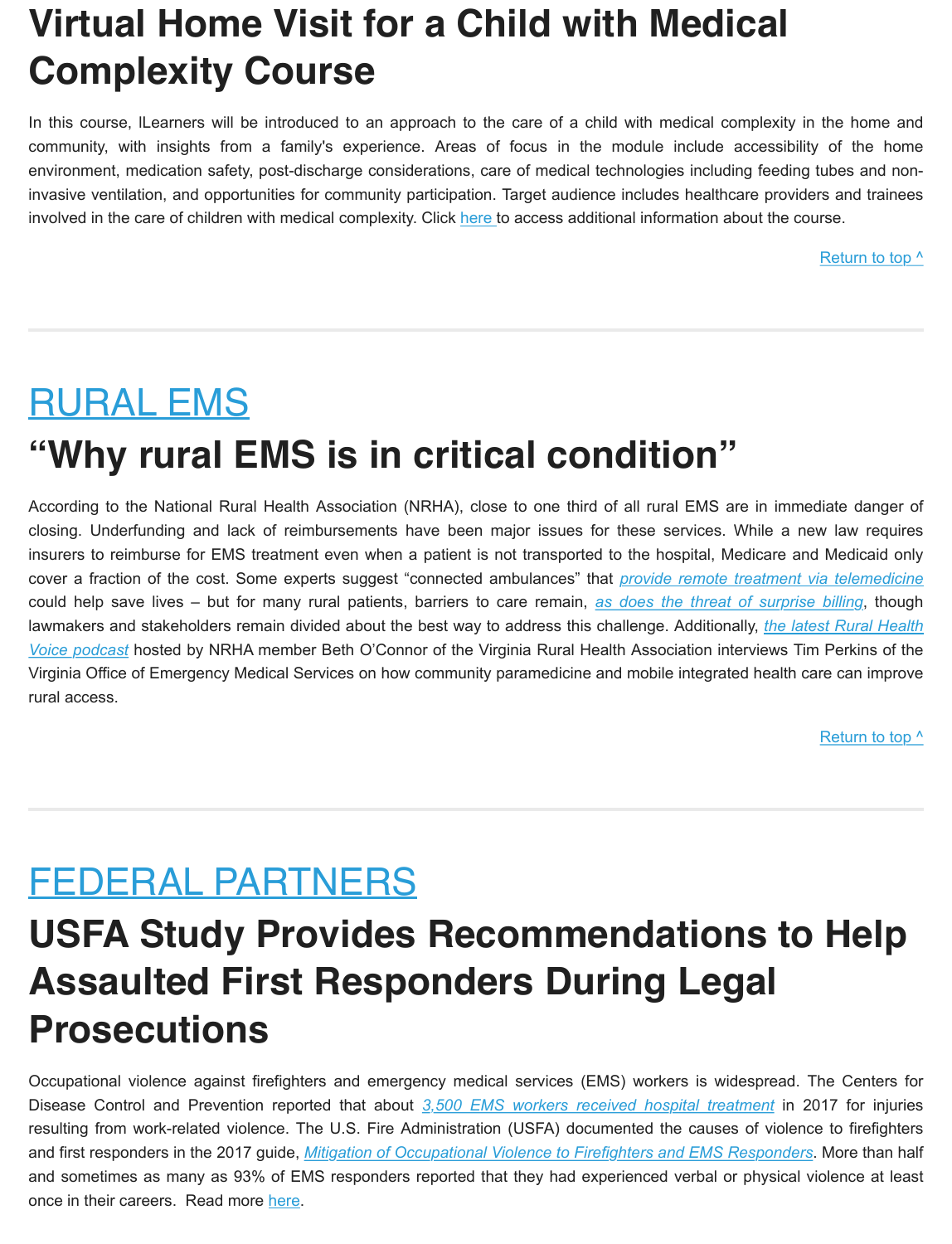### **Failure to Encrypt Mobile Devices Leads to \$3 Million HIPAA Settlement**

The Office for Civil Rights (OCR) at HHS recently agreed to settle potential violations of the Health Insurance Portability and Accountability Act (HIPAA) Privacy and Security Rules with a substantial monetary penalty and substantial corrective action. OCR's investigation revealed that the University of Rochester Medical Center failed to conduct an enterprise-wide risk analysis; implement security measures sufficient to reduce risks and vulnerabilities to a reasonable and appropriate level; utilize device and media controls; and employ a mechanism to encrypt and de[crypt](https://www.hhs.gov/sites/default/files/urmc-ra-cap-508.pdf) electronic protected health information (ePHI) when it was reasonable and appropriate to do so. For more information, go here.

In related news Sentara Hospitals, which spans 12 acute-care hospitals and more than 300 care sites in Virginia and North Carolina, were fined \$2M for failing to report data breaches and for not having a business associate agreement with its parent company, Sentara Healthcare.

#### **FCC Outlines Regulatory Barriers and Incentives to Telemedicine**

The Intergovernmental Advisory Committee of the FCC has issued Advisory Recommendation 2019-02 "In the Matter of State, Local, Tribal, and Territorial Regulatory and Other Barriers and Incentives to Telemedicine." This Report describes the technical underpinnings necessary for effective Telemedicine, the barriers that impede its full deployment, and makes recommendations to address these barrie[rs. T](https://docs.fcc.gov/public/attachments/DOC-360696A5.pdf)he report acknowledges efforts of the EMS Compact to assist providers with practice across jurisdictions. Read more here.

#### **New Overtime Rules May Have Impact on Public Employees and EMS Agencies**

The Department of Labor is updating and revising the regulations issued under the Fair Labor Standards Act (FLSA) implementing the exemptions from minimum wage and overtime pay requirements for executive, administrative, professional, outside sales, and computer employees, which will go into effect on January 1, 2020. The regulations specify that employers may allow nonexempt employees to accrue only up to 240 hours of comp time, with the exception of employees working "in a public safety activity, an emergency response activity, or a seasonal activity," who may accrue up to 480 hours. Employers may only apply the 480-hour limit to employees engaged in public safety and emergency response activities as a regular part of their work. Law enforcement officers, firefighters, e[merg](https://www.govinfo.gov/content/pkg/FR-2019-09-27/pdf/2019-20353.pdf)ency medical personnel, as well as 911 dispatchers and tele-communicators may be subject to the higher limit. Read more here.

## **Call for Proposals for the Bureau of Justice Assistance's Comprehensive Opioid Abuse Program's 2020 COAP National Forum**

The Comprehensive Opioid Abuse Program (COAP), supported by the U.S. Department of Justice's Bureau of Justice Assistance, provides support to states, units of local government, and tribal governments to plan, develop, and implement comprehensive efforts to identify, respond to, treat, and support those impacted by the opioid epidemic. Session presentations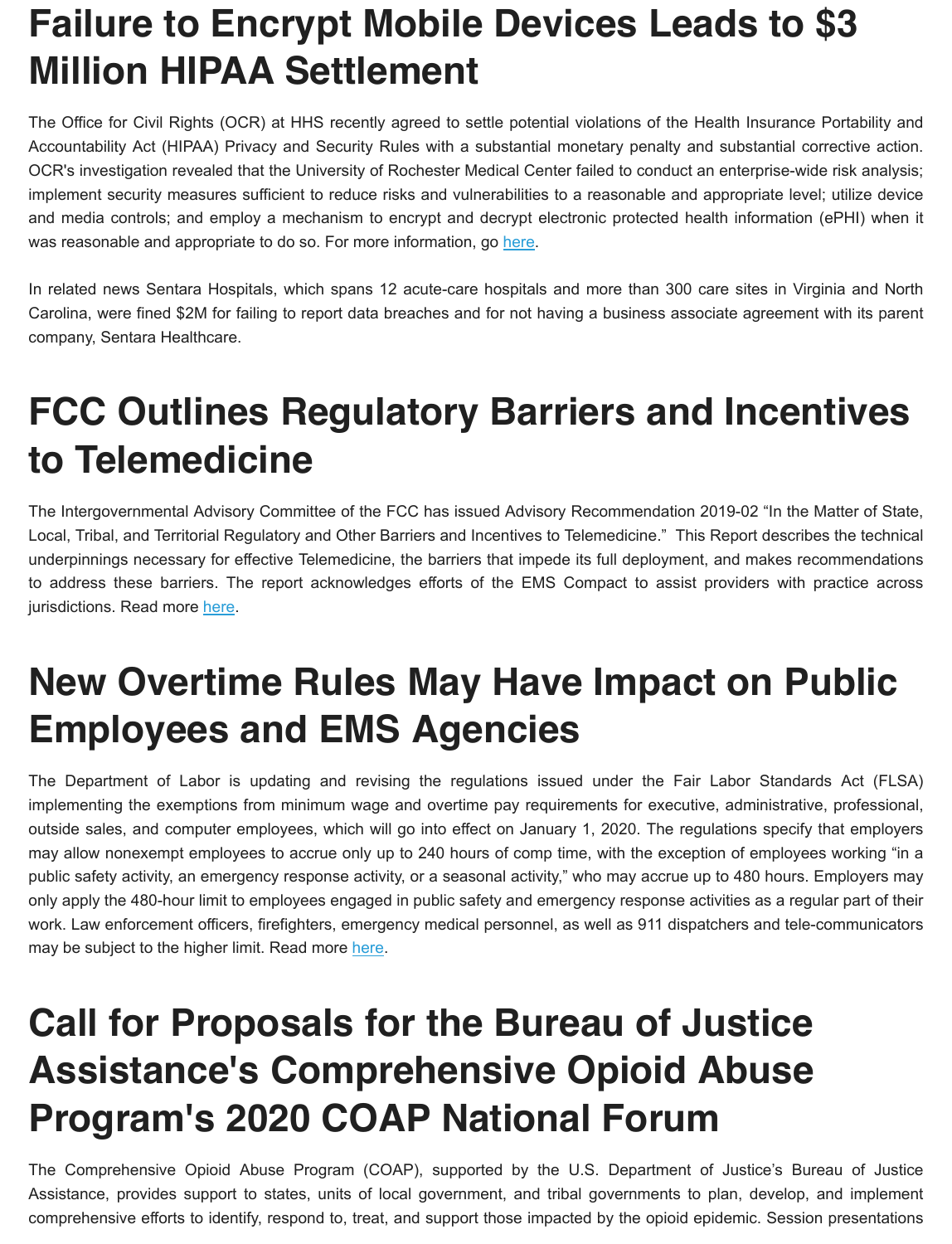proposed for the 2020 COAP National Forum—taking place in Washington, DC, March 10–12, 2020—should be tailored to provide stakeholders with timely and relevant information for their particular fields. Proposals due December 20, 2019.

[Return to top ^](#page-0-0)

#### <span id="page-10-0"></span>INDUSTRY NEWS

### **House Passes Workplace Violence Bill Despite Veto Threat**

According to the National Law Review, "In a bipartisan 251 to 158 vote, the US House of Representatives passed H.R. 1309, which would require the Department of Labor (DOL) to develop a standard addressing workplace violence in the health care and social services industry. The bill would require that the DOL develop and issue an interim rule on workplace violence prevention no later than one year after the date of enactment of the bill. The interim rule would require that employers in the health care and social services sectors 'develop and implement a comprehensive workplace violence prevention plan to protect health care workers, social service workers, and other personnel from workplace violence'." While the Democrat-sponsored bill received bipartisan [supp](https://www.natlawreview.com/article/house-passes-workplace-violence-bill-despite-veto-threat)ort in the House, with 30 R[epub](https://www.newsweek.com/hr1309-legislation-workplace-violence-prevention-health-care-workers-1473697)lican votes, it faces an uphill battle in the Senate and in the White House. Read more here. (A similar article is available here.)

### **NREMT to Sunset Spinal Immobilization Skill Station for AEMT Exam**

The National Registry of Emergency Medical Technicians (NREMT) has sunsetted the Spinal Immobilization Supine and Seated skill stations on the Advanced Emergency Medical Technician (AEMT) psychomotor examination. The AEMT psychomotor examination will now consist of nine skill stations instead of ten, and there will be no change to the examination retest policy. Candidates will still be expected to demonstrate competency by assessing and providing spinal motion restriction during their performance in the Patient Assessment - Trauma and Patient Assessment - Medical psychomotor skill stations. Candidates will also still be expected to demonstrate competency by assessing and providing spinal motion restriction in the portfolio. Candidates may also encounter questions related to spinal motion [restriction on the co](mailto:support@nremt.org)gnitive examination. If you have any questions, please contact the NREMT office at (614) 888-4484 or email support@nremt.org.

#### **NFPA Fire Research Foundation Report Discusses Potential CE Model for Fire Service**

In *"Fire and Emergency Service Personnel Knowledge and Skills Proficiency"*, authors identify, clarify and evaluate the characteristics of a transitional process for Fire and Emergency Services personnel, designed to ensure continued demonstration of knowledge and skill pr[oficie](https://www.nfpa.org/News-and-Research/Data-research-and-tools/Emergency-Responders)ncy against a given level of credentialing, including an impact assessment of implementation. Download the free report here.

# **First Responders Struggle with PTSD**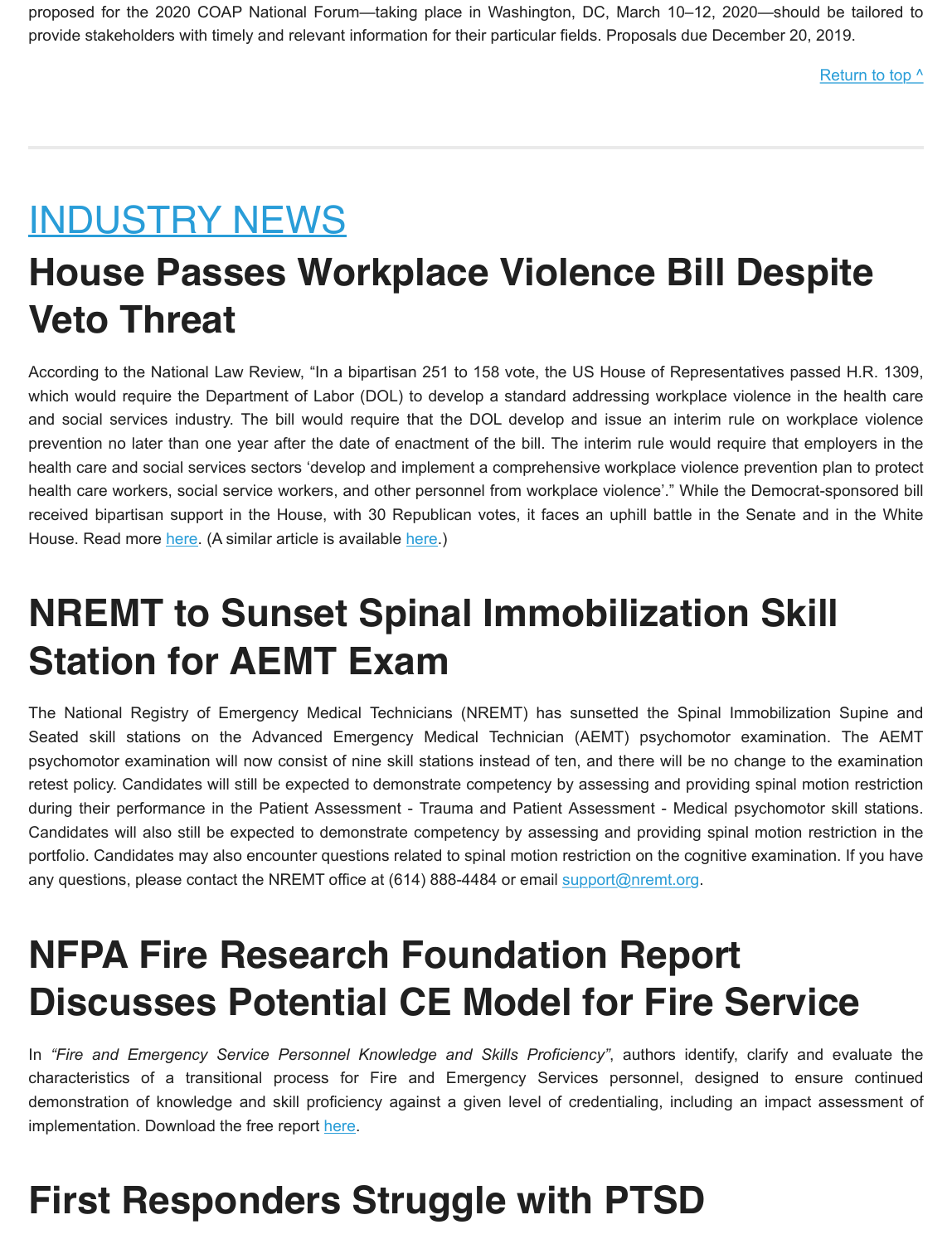According to a 2015 [national survey](https://www.jems.com/2015/09/28/survey-reveals-alarming-rates-of-ems-provider-stress-and-thoughts-of-suicide/) of over 4,000 police officers, paramedics, emergency medical technicians and firefighters, emergency workers are 10 times more likely to attempt suicide on average than another person — roughly 6 percent of those surveyed had tried to take their lives. A more recent survey of Virginia first responders similarly showed a heavy psychological toll. A growing number of states, including Colorado, Texas, Vermont, Louisiana, Minnesota and Conn[ecticu](https://www.washingtonpost.com/health/first-responders-struggle-with-ptsd-caused-by-the-emergencies-deaths-tragedies-they-face-every-day/2019/10/25/9c4c9a0e-d4b8-11e9-9610-fb56c5522e1c_story.html)t, have recently passed legislation to provide workers' compensation for first responders suffering from PTSD. Read more here.

[Return to top ^](#page-0-0)

# <span id="page-11-0"></span>UPCOMING EVENTS

*Send calendar events to [robinson@nasemso.org](mailto:robinson@nasemso.org?subject=Calendar%20Event%20for%20Washington%20Update)*

#### **DECEMBER 2019**

[Federal Interagency Committee on EMS](https://www.ems.gov/ficems-meetings.html) (December 12, Washington, DC)

#### **JANUARY 2020**

[NAEMSP Annual Conference](https://naemsp.org/events/annual-meetings/) (January 6-11, San Diego, CA)

#### **FEBRUARY 2020**

[NRHA 31st Rural Health Policy Institute](https://www.ruralhealthweb.org/events/event-details?eventId=17&utm_source=NRHA%20Today&utm_medium=tie%20in&utm_campaign=PI) (February 11-13, Washington, DC)

#### **MARCH 2020**

[EMS Today](https://www.emstoday.com/) (March 4-6, Tampa, FL) [ACS Committee on Trauma Annual Meeting](https://www.facs.org/quality-programs/trauma) (March 12 - 13, Dallas, TX) [EMS Transformation Summit](https://naemt.org/events/ems-transformation-summit) (March 24, Arlington VA) [EMS on the Hill Day](https://naemt.org/events/ems-on-the-hill-day) (March 24-25, Arlington, VA) [Preparedness Summit](https://mailchi.mp/6443892a6299/URL) (March 31 - April 2, Dallas, TX)

#### **APRIL 2020**

[Society of Trauma Nurses Annual Meeting](https://www.traumanurses.org/education/traumacon-2020) (April 1-3, Atlanta, GA) [National EMS Safety Summit](http://nationalemssafetysummit.org/) (April 14-17, Denver, CO) [FDIC International](http://www.fdic.com/index.html) (April 19-25, Indianapolis, IN) [American Academy of Emergency Medicine Annual Meeting](http://www.aaem.org/) (April 19-23, Phoenix, AZ) [Critical Care Transport Medicine Conference](https://cctmc.net/) (April 20-22, Albuquerque, NM)

#### **MAY 2020**

[Society for Academic Emergency Medicine Annual Meeting](https://saem.org/annual-meeting/saem20) (May 12-15, Denver, CO)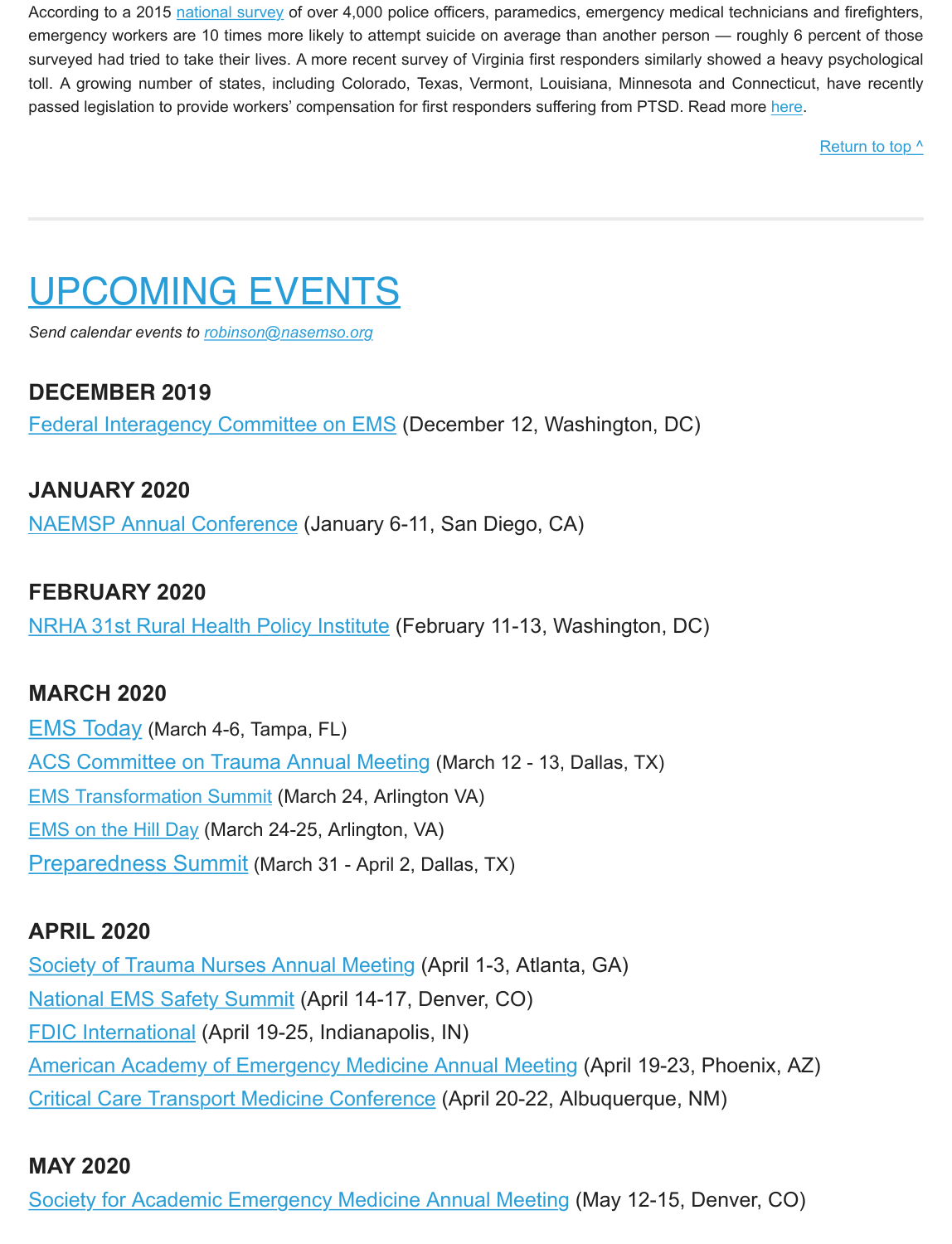[EMS Week](https://www.acep.org/administration/ems-resources/emsweek/) (May 17-23) EMSC Day (May 20) [Accreditcon](https://www.accreditcon.org/) (May 27-31, Louisville, KY)

#### **JUNE 2020**

[American Trauma Society Annual Meeting](http://www.amtrauma.org/) (June 2-4, Winston-Salem, NC) [NFPA Annual Conference](https://www.nfpa.org/conference/index.html) (June 15-18, Orlando, FL) [NASEMSO Annual Meeting](https://nasemso.org/wp-content/uploads/Schedule-at-A-Glance-NASEMSO-Annual-Meeting-2020.pdf) (June 15-18, 2020 in Reno, NV)

#### **JULY 2020**

[Pinnacle](http://pinnacle-ems.com/) (July 27-31, Phoenix)

#### **AUGUST 2020**

[National Association of EMS Educators Annual Meeting](http://www.naemse.org/) (August 3-8, Pittsburgh, PA) [Fire Rescue Med](https://www.iafc.org/events/frm) -- IAFC EMS Section Annual Meeting (August 17-18, Phoenix, AZ) [IAFC Fire-Rescue International](http://www.iafc.org/fri) (August 19-22, Phoenix, AZ)

#### **SEPTEMBER 2020**

[Emergency Nurses Association Annual Meeting](http://www.ena.org/) (September 8-11, Las Vegas, NV) [EMS World Expo](http://www.emsworldexpo.com/) (September 14-18, Las Vegas, NV)

#### **OCTOBER 2020**

[American College of Surgeons Clinical Congress](https://www.facs.org/clincon2020) (October 4-8, Chicago, IL) [American College of Emergency Physicians Annual Meeting](http://www.acep.org/) (October 26 - 29, Dallas, TX)

#### **NOVEMBER 2020**

[Air Medical Transport Conference.](http://aams.org/education-meetings/) (November 2-4, Nashville, TN) [American Ambulance Association Annual Meeting](https://annual.ambulance.org/) (November 2-4, Las Vegas, NV) [IAEM EMEX 2020](http://www.iaem.com/) (November 13-18, Long Beach, CA)

**See more EMS events on the** [NASEMSO Calendar](https://nasemso.org/news-events/events/)**.**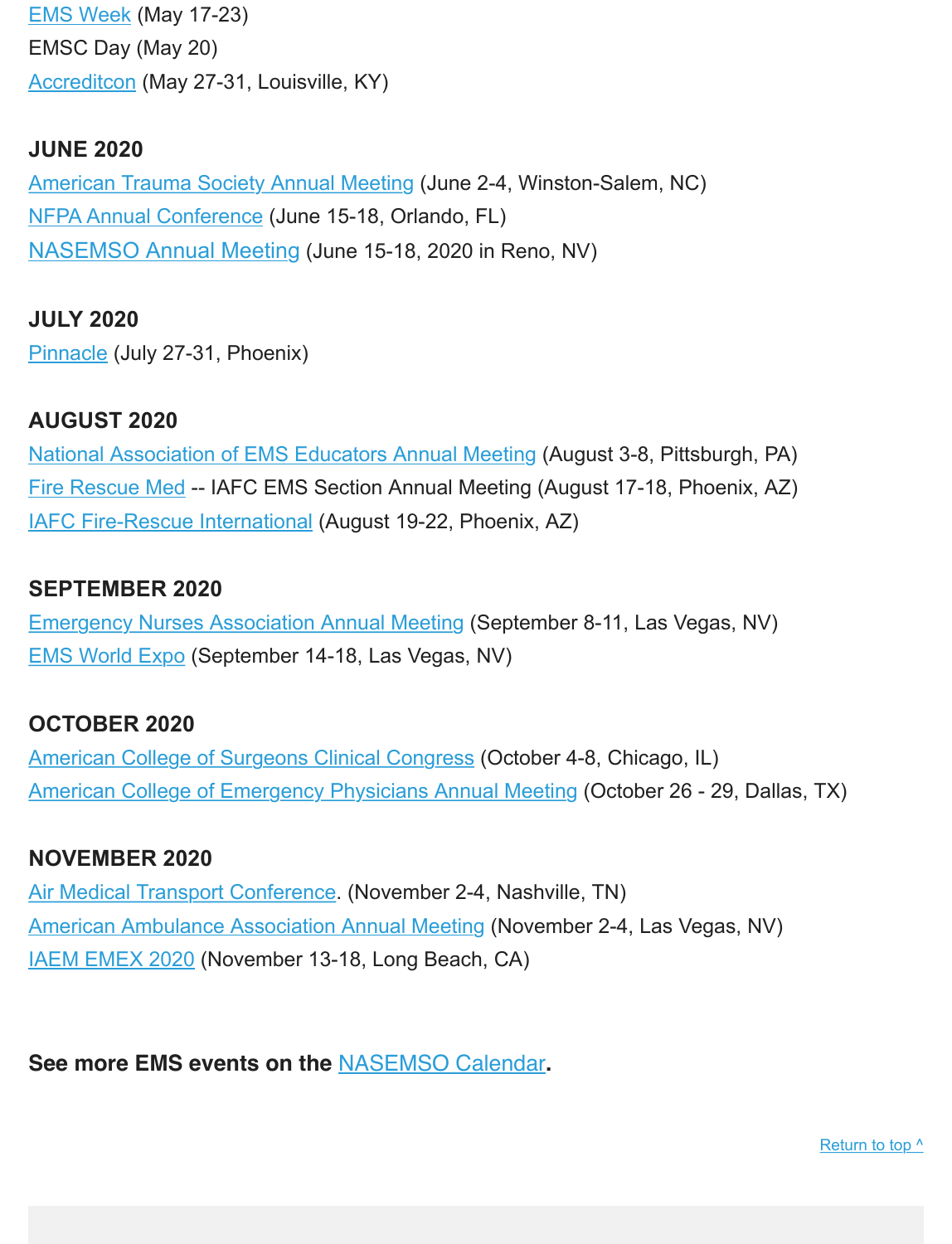Please use these links to access monthly course schedules and registration info related to:

- NAEMSE Instructor Course Level 1
- [NAEMSE Instructor Course Level 2](http://naemse.org/?page=LVL2InstructorCourse)
- [CAAHEP Accreditation Update & Evaluating Student Competency Workshops](http://naemse.org/?page=coaemsp)
- [NAEMSE/NREMT Regional Scenario Development Workshops](http://naemse.org/?page=nremt)



# **Your input to Washington Update is welcome and can be sent directly to our Editor:**

**Kathy Robinson, RN, EMT-P, QAS**

National Association of State EMS Officials 201 Park Washington Court Falls Church, VA 22046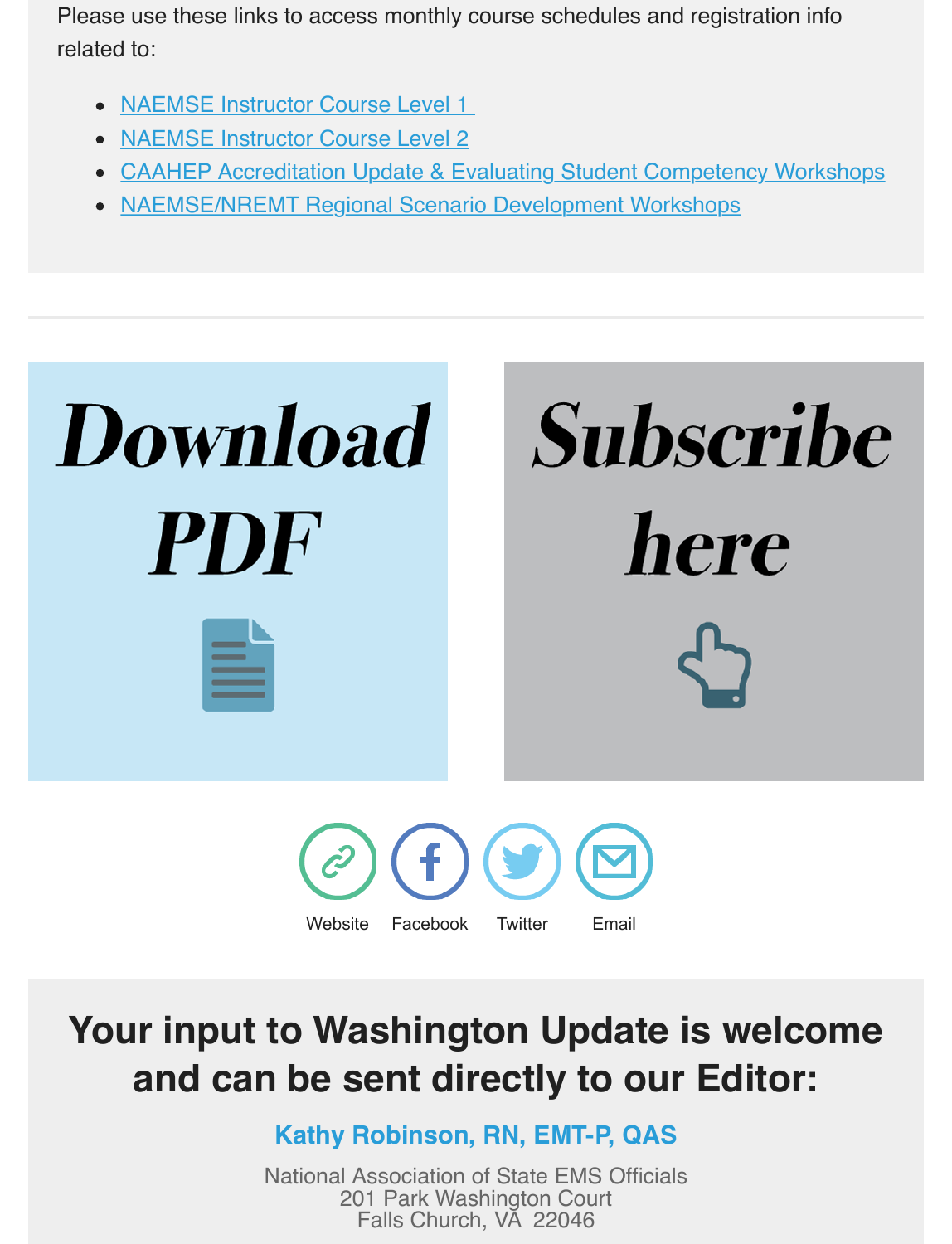Email: [robinson@nasemso.org](mailto:robinson@nasemso.org) Phone: 703.538.1799 Ext. 1894

#### <span id="page-14-0"></span>CONTACT NASEMSO STAFF

**Elizabeth Armstrong** [\(Management Counsel\)](mailto:armstrong@nasemso.org) armstrong@nasemso.org

**Dia Gainor** (Executive Director) [dia@nasemso.org](mailto:dia@nasemso.org)

**[Sharon Kelly](mailto:kelly@nasemso.org)** (Executive Assistant) kelly@nasemso.org

**Kathy Robinson** (Strategic Partnerships Director) Emerging Systems of Care, Trauma, **Education** [robinson@nasemso.org](mailto:robinson@nasemso.org)

**Hilary Bikowski** [\(](mailto:hbikowski@nasemso.org)[Project Coordinator\)](mailto:bikowski@nasemso.org) hbikowski@nasemso.org

**Jay Bradshaw** (Website Manager) [bradshaw@nasemso.org](mailto:bradshaw@nasemso.org)

**Rachael Alter** (Program Manager) [Data, Pediatrics, Co](mailto:alter@nasemso.org)ntracts alter@nasemso.org

**Mary Hedges** (Program Manager) Medical Directors, HITS, [Safe Transport of Child](mailto:hedges@nasemso.org)ren hedges@nasemso.org

**Leslee Stein-Spencer** (Program Manager) [Health & Medical Preparedne](mailto:stein-spencer@nasemso.org)ss stein-spencer@nasemso.org

**Kevin McGinnis** (Program Manager) Communications, CP-MIH, HIE, [Rural EMS, Personnel Li](http://mcginnis@nasemso.org/)censure) mcginnis@nasemso.org

**Sue Prentiss** (Program Manager) [Agency & Vehicle Licen](mailto:prentiss@nasemso.org)sure prentiss@nasemso.org

**The material contained in this newsletter is for informational purposes only. NASEMSO does not support, endorse, or recommend any position, product, or service unless explicitly stated.** 

The Washington Update is produced by the National Association of State EMS Official[s. Fee](http://eepurl.com/cb1_dP)l free to [share](http://us13.forward-to-friend.com/forward?u=bdaf9a0cf267d423437d7b149&id=03119953a6&e=%5BUNIQID%5D) this pu[blicati](https://nasemso.org/news-events/washington-update/)on with your colleagues. To subscribe to receive the *Washington Update* by e-mail, please click here. View archived issues here.

[Return to top ^](#page-0-0)

*Copyright © 2019 National Association of State EMS Officials, All rights reserved.*

Want to change how you receive these emails? You can [update your preferences](https://nasemso.us13.list-manage.com/profile?u=bdaf9a0cf267d423437d7b149&id=1723a637d6&e=%5BUNIQID%5D) or [unsubscribe from this list](https://nasemso.us13.list-manage.com/unsubscribe?u=bdaf9a0cf267d423437d7b149&id=1723a637d6&e=%5BUNIQID%5D&c=03119953a6)